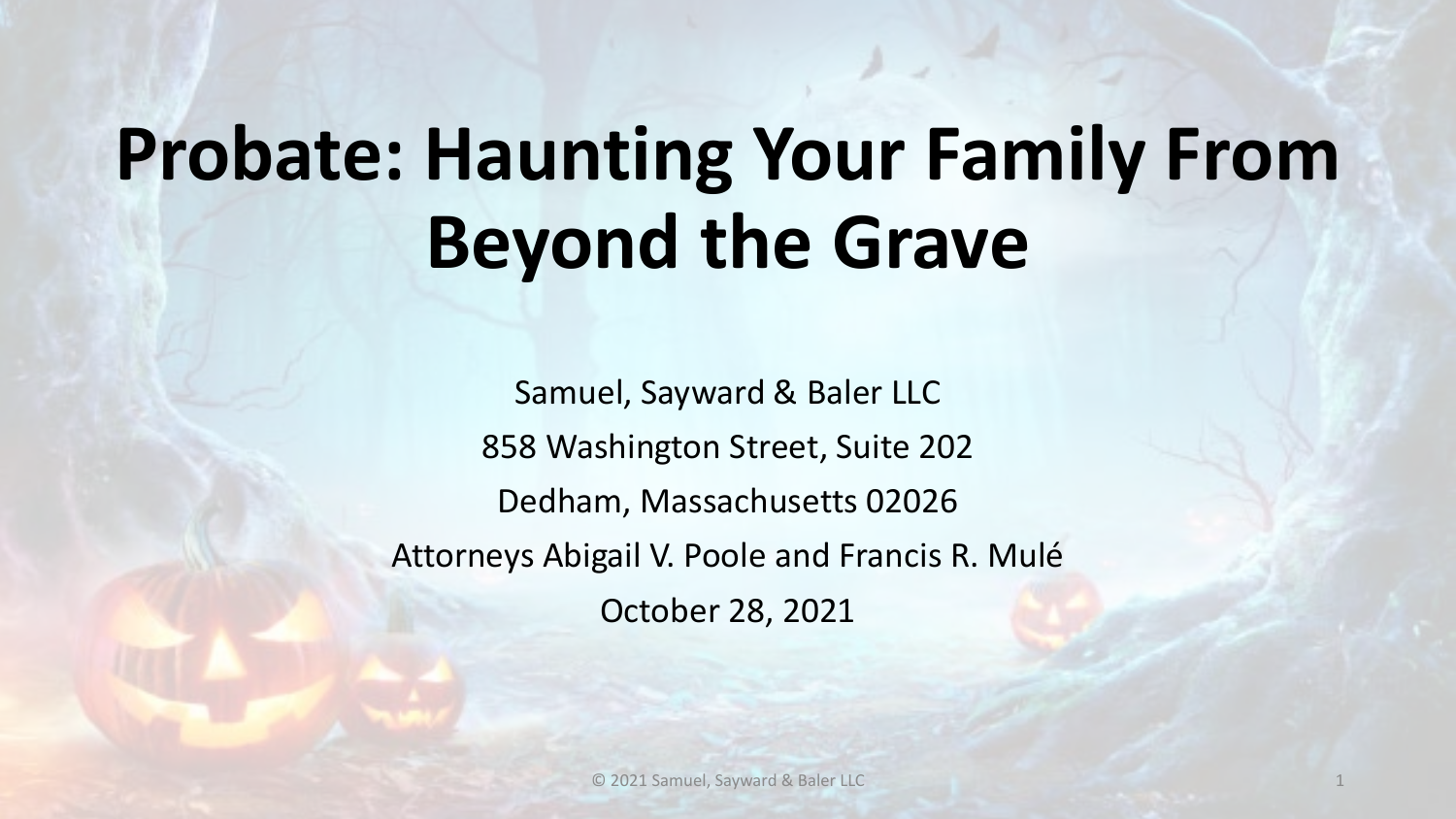### **Questions Our Presentation Will Address**

- What is probate?
- When is probate necessary?
- What are the types of probate?
- Who is responsible for the probate of an estate and what are the duties?
- . What is the probate process and how long does it take?
- When someone passes away with outstanding debt, what happens?
- How can probate be avoided?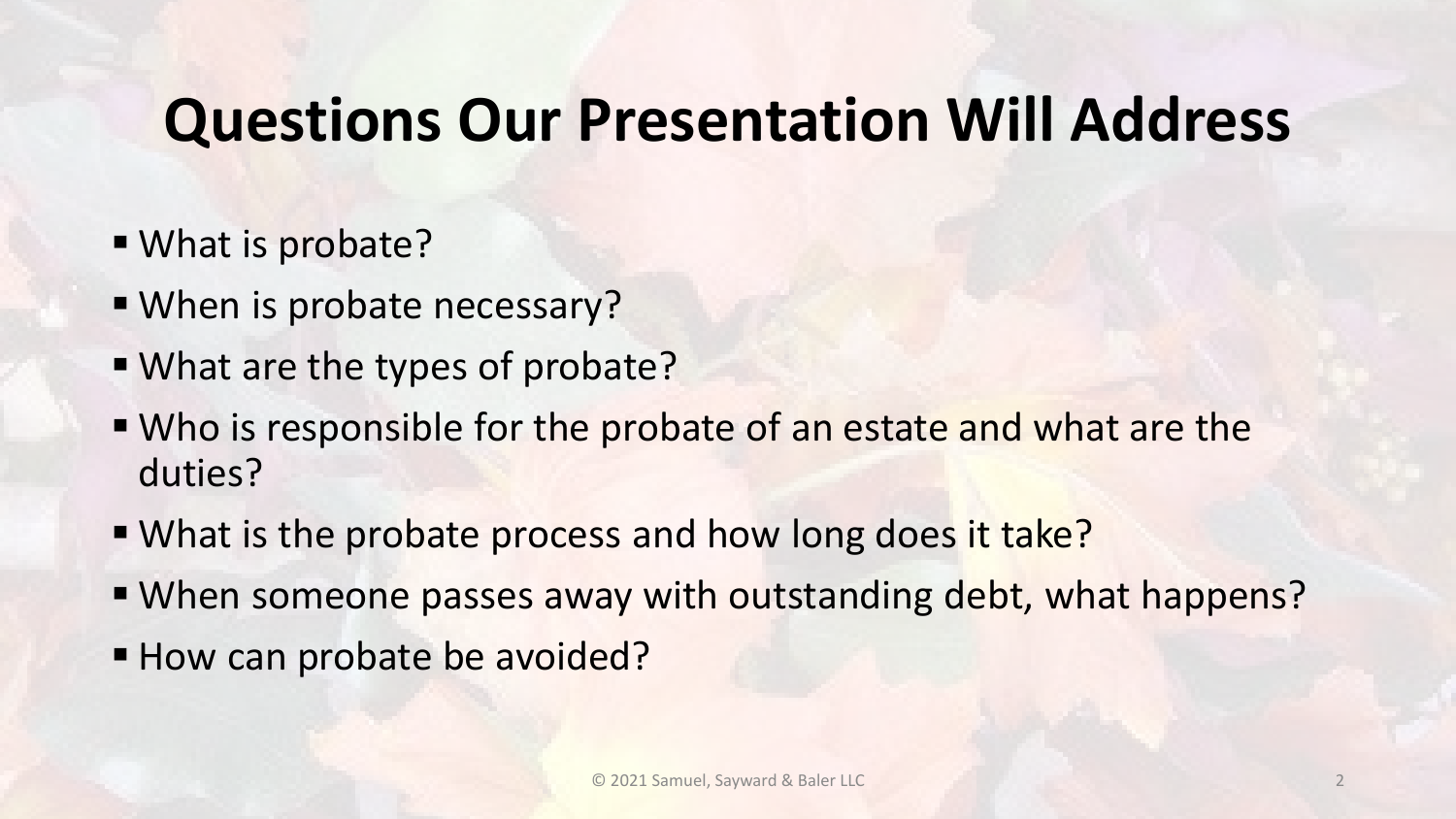#### **What is Probate?**

- Court process by which a person (Personal Representative/Executor) is granted legal authority to access, consolidate, manage, and distribute the assets of a deceased individual
- Personal Representative also pays expenses of deceased (taxes, debt, etc.)
- Probate and Family Court in each county of the Commonwealth of Massachusetts
- **Intestate (MUPC) versus Testate**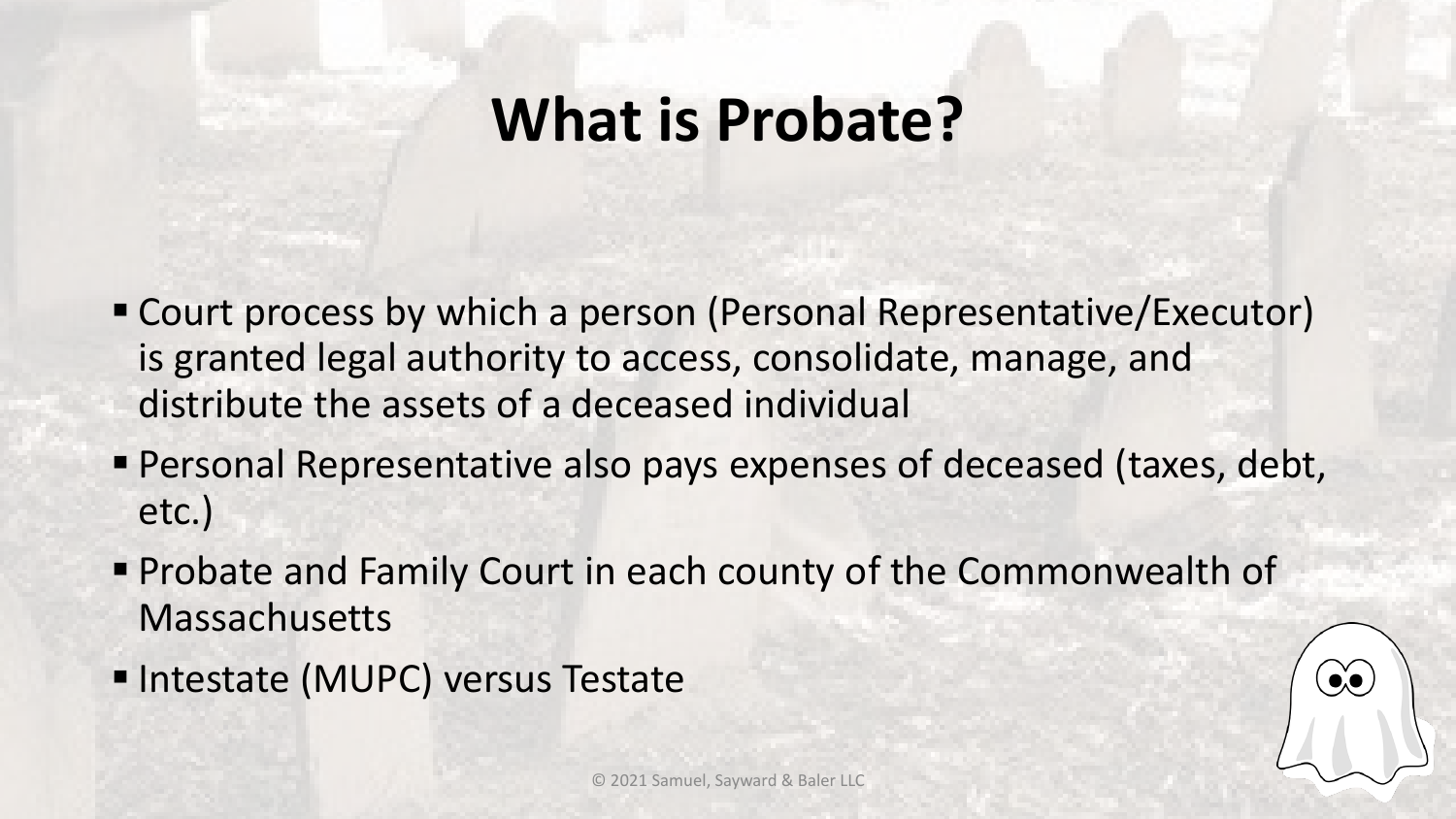#### **Probate and Non-probate Assets**

#### **Probate Assets**

- **Assets owned in individual name** 
	- **≻Bank accounts/CDs/money market** accounts
	- **>Investment accounts/stock**
	- **>Saving Bonds**
	- $\triangleright$  Real Estate
	- Tangible Personal Property
		- o Vehicle
		- o Jewelry
		- o Furniture
		- o Artwork/collectibles

#### **Non-Probate Assets (Bypass Probate)**

- **Jointly owned assets (trap for the** unwary – couples)
- **Assets with designated** beneficiaries
	- $\triangleright$  Retirement accounts (IRAs, 401(k)s) **Eife insurance**
- Assets held in a Trust
- **Exceptions: No beneficiary** designated or litigation!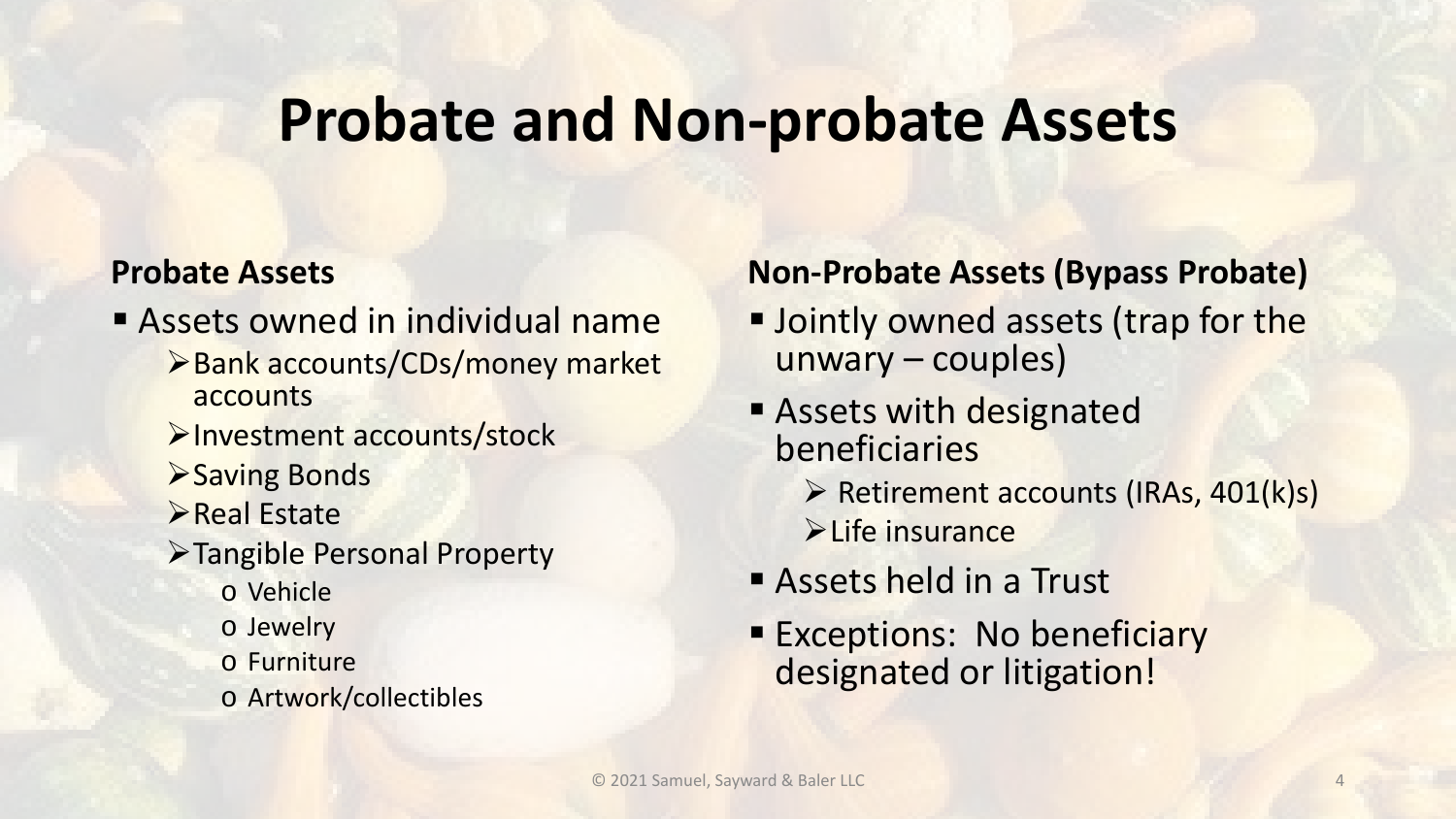### **Personal Representative's Duties**

- Adhere to state and federal laws and the directions in the Last Will and Testament of the deceased
- **Administer the estate efficiently**
- Administer the estate with prudence and impartiality for the benefit of the estate's devisees/heirs-at-law
- **Discover, consolidate and protect the probate assets**
- **Pay estate expenses and taxes**
- **Track the income and expenses of the estate**
- Distribute the remaining probate assets to the devisees/heirs-at-law

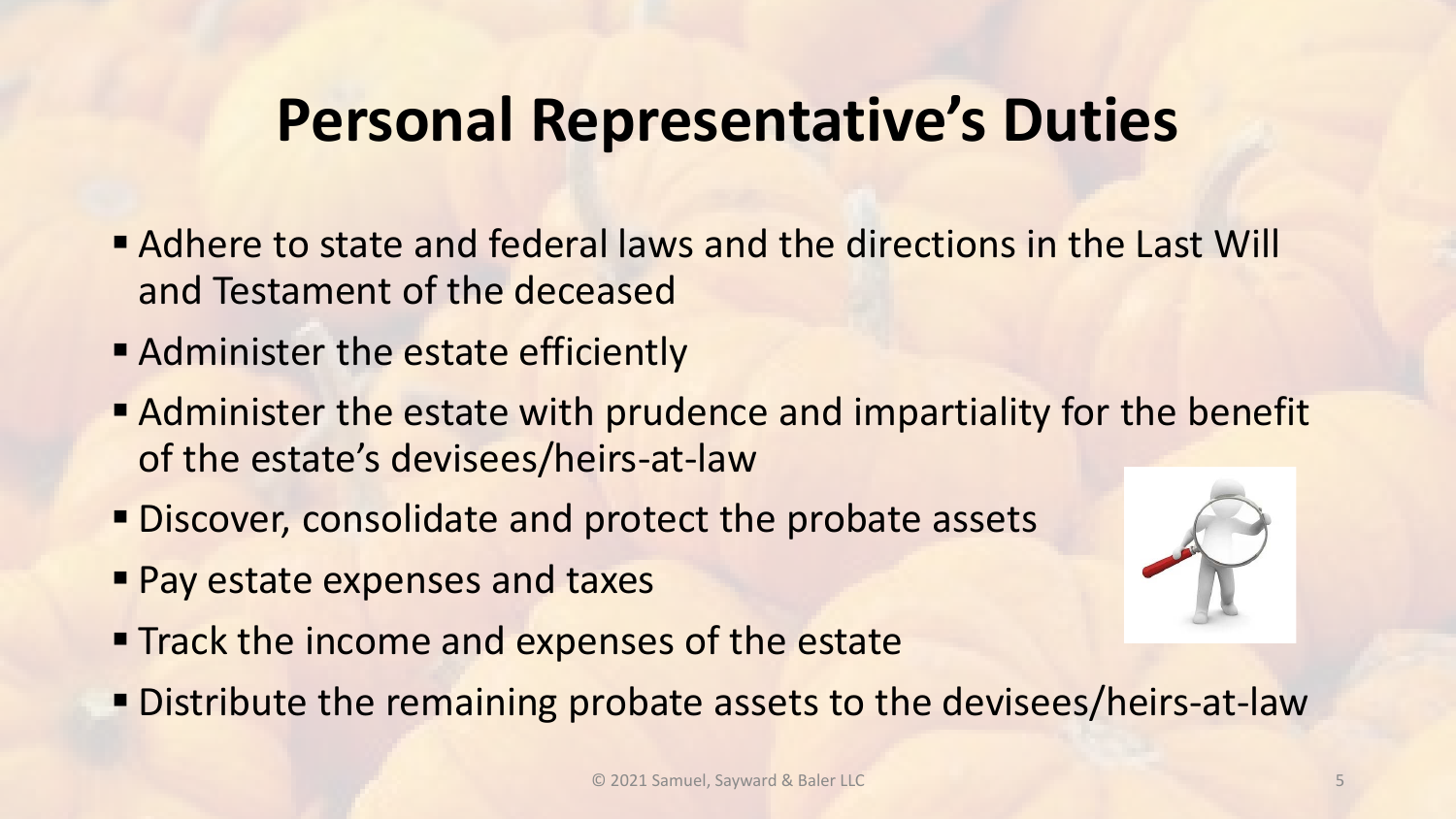## **Estate Taxes**

- Snapshot of all assets owned by the decedent as of the date of death, including:
	- Probate assets; and Non-probate assets
- **Due 9 months after the date of death**  $\triangleright$  Due date can be extended by 6 months
- **Nassachusetts estate tax** 
	- $\triangleright$  Filing threshold: \$1 million
	- Not imposed on out-of-state real/tangible property
- **Federal estate tax** 
	- Filing threshold: \$11.7 million (for 2021)
	- Pending legislation may lower threshold to between \$3.5 and \$6.5 million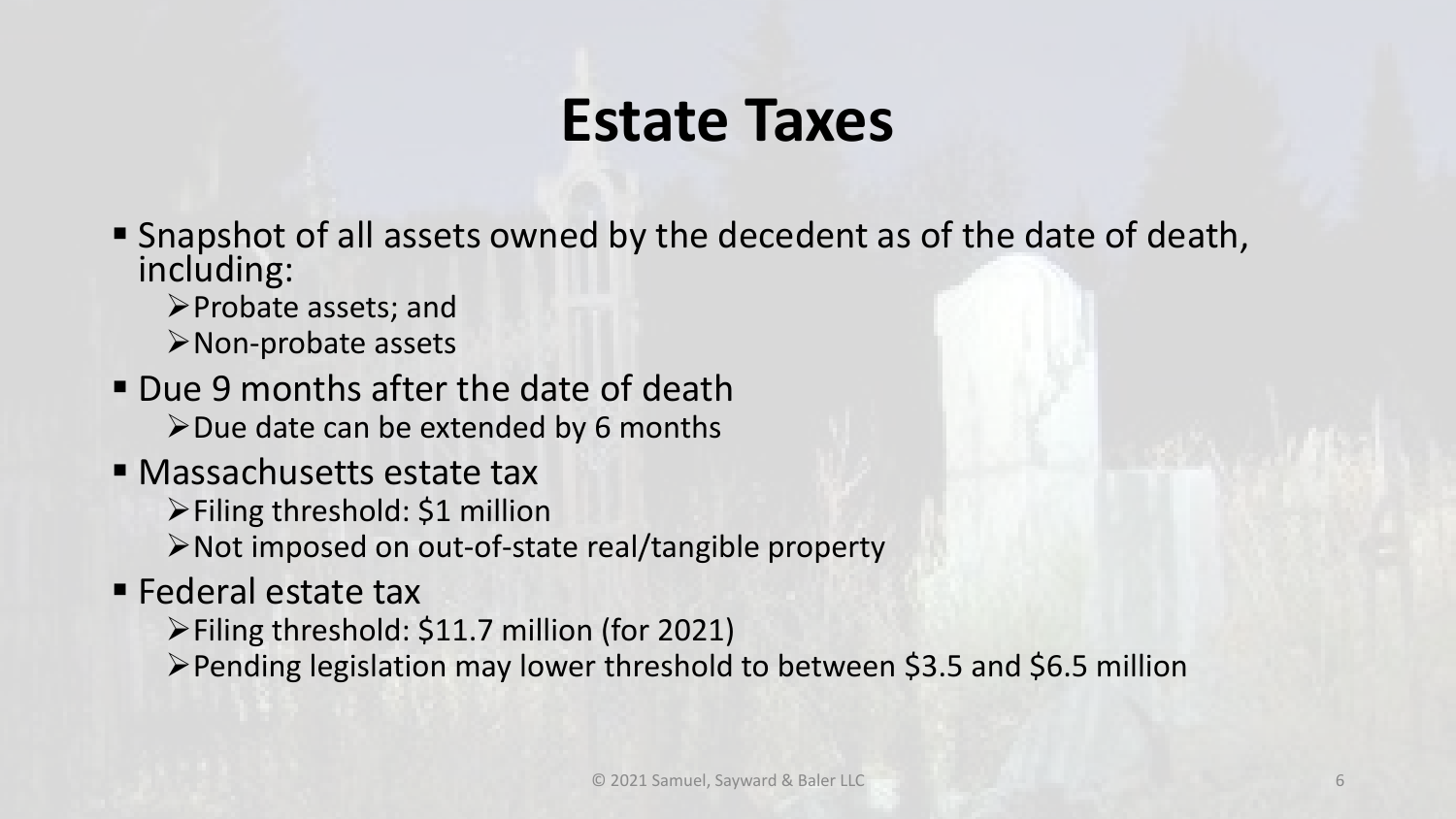#### **Income Taxes**

#### Final Personal Income Tax Return

- $\triangle$  Covers income earned between January 1<sup>st</sup> of the year the decedent died and the decedent's date of death
- Can be filed jointly with surviving spouse if decedent was married

#### **Fiduciary Income Tax Return**

- Covers income earned after the decedent's death (e.g., interest, dividends, etc.)
- $\triangleright$  May be required for multiple years
- $\triangleright$  Tax rates are compressed compared to individual returns

Deductions are limited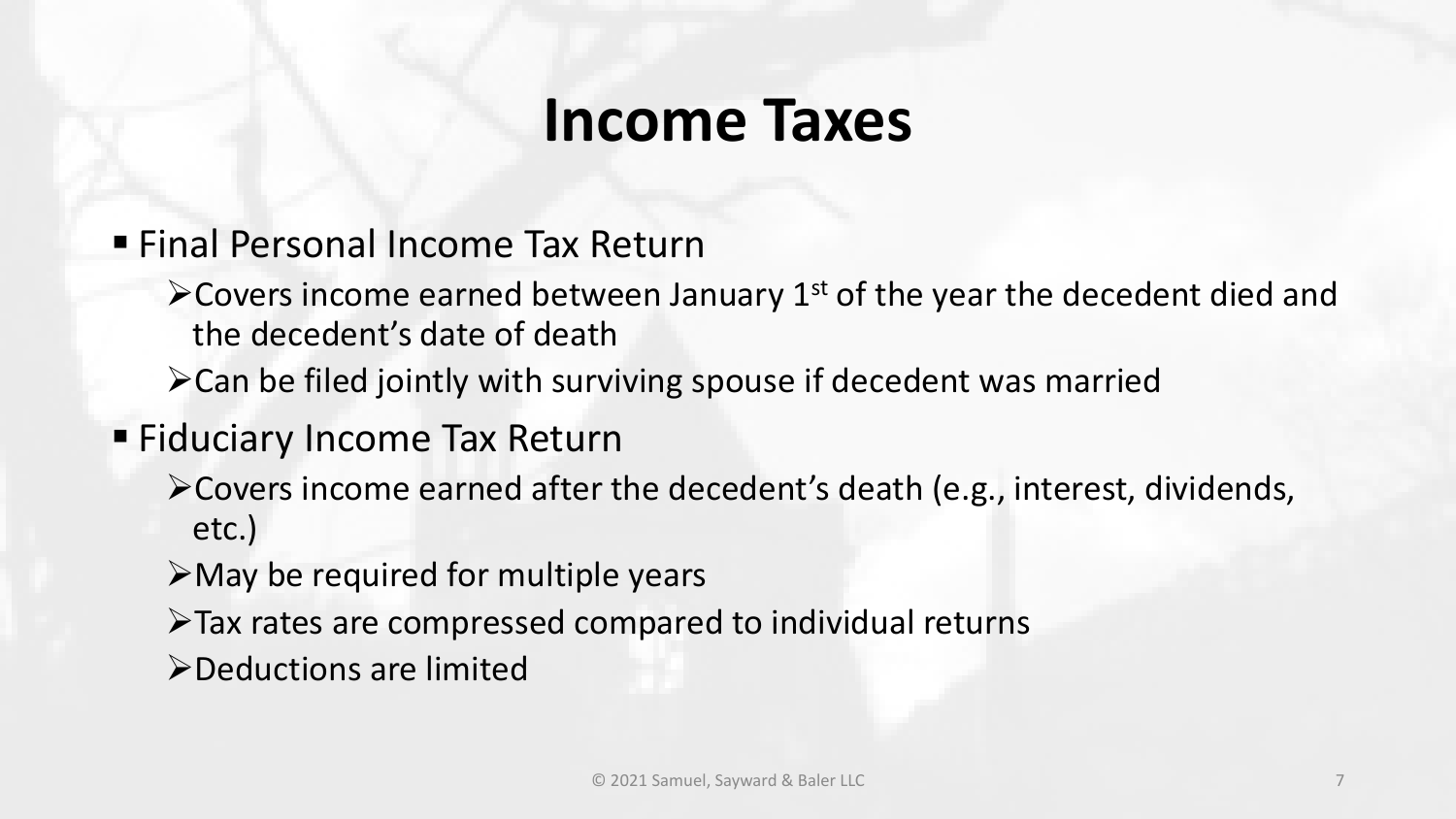## **Creditor Claims**

General Rule:

 $\triangleright$  Creditors have 1 year from the date of death to file claims Can generally recover from probate and non-probate assets

#### **MassHealth Exception:**

>Can recover for:

 $\checkmark$  Long-term care/nursing home benefits paid regardless of age

 $\checkmark$  All benefits paid to individuals 55 and older

 $\triangleright$  Required to be given notice of all probate filings

Can recover in any probate proceedings filed within 3 years of death\*

Generally does not recover against estates worth \$25,000

Can only recover from probate assets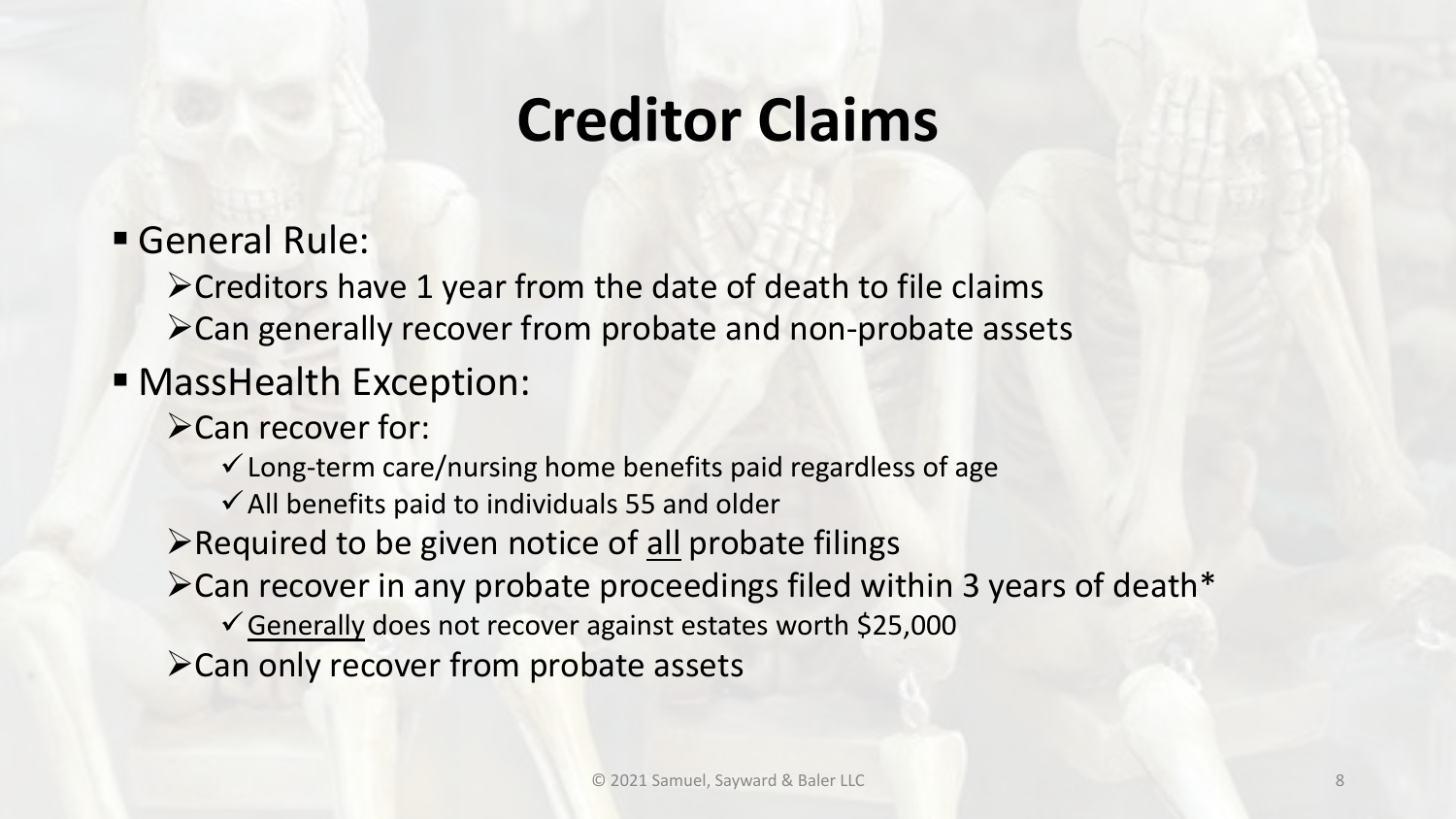### **4 Types of Probate in Massachusetts**

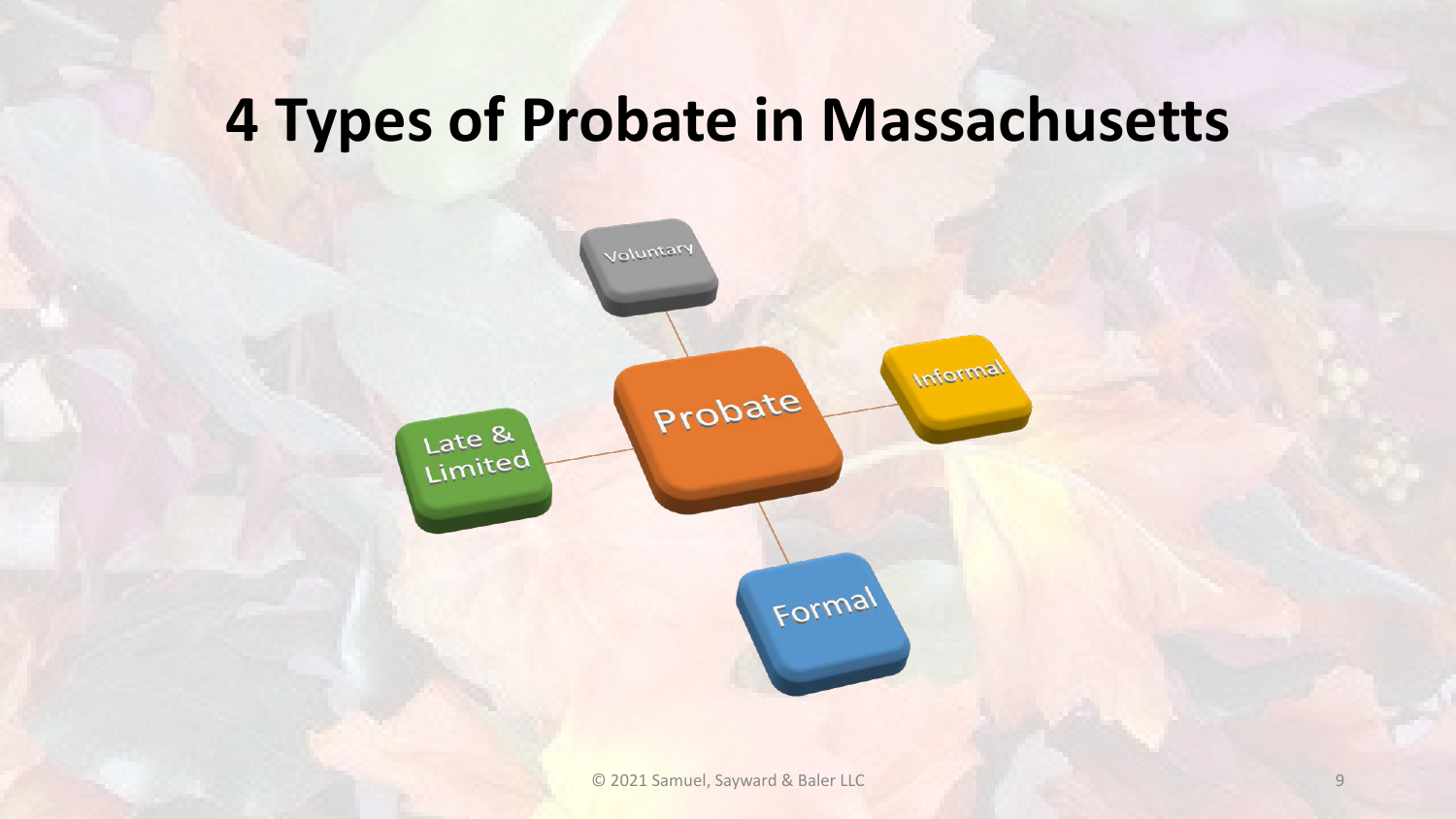## **Voluntary Administration**

" Quickest, cheapest form of probate available  $\triangleright$  Timeline for authority is typically 4-6 weeks

Voluntary Personal Representative:  $\triangleright$  Not officially appointed by the Court Authority limited to assets listed on Statement Must be named in Decedent's will or have an interest in the estate

Most useful where:

>Heirs-at-law and devisees are known and cooperative

Probate assets are limited and known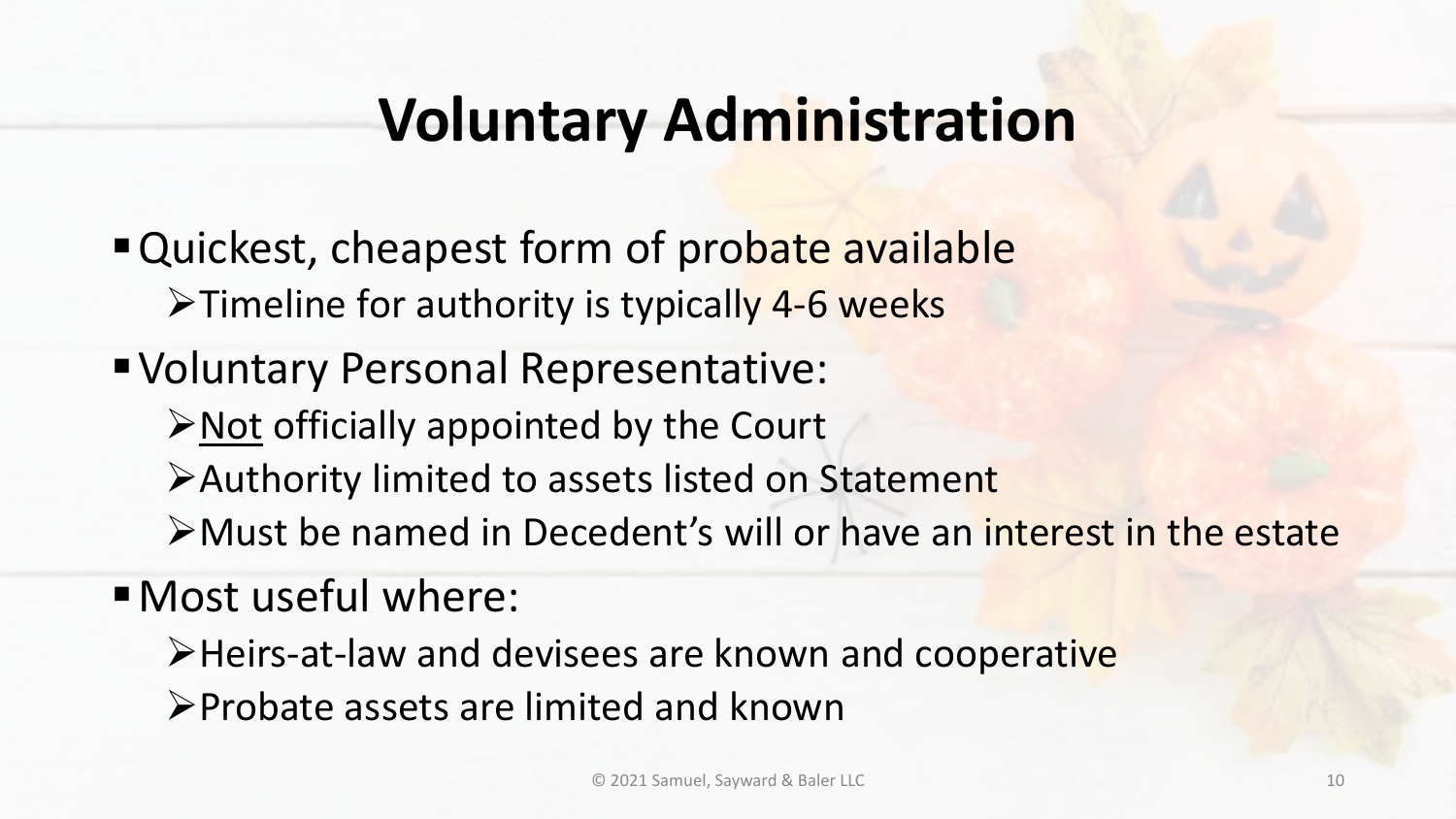## **Voluntary Administration**

- Only available where:
	- Decedent died domiciled in Massachusetts
	- Decedent's probate estate:
		- Contains no real estate; and
		- $\checkmark$  Consists of:
			- One vehicle regardless of value; and/or
			- Other assets worth no more than \$25,000
	- **≻Decedent's original will (if Decedent left a will) is** available and has no interlineations or deletions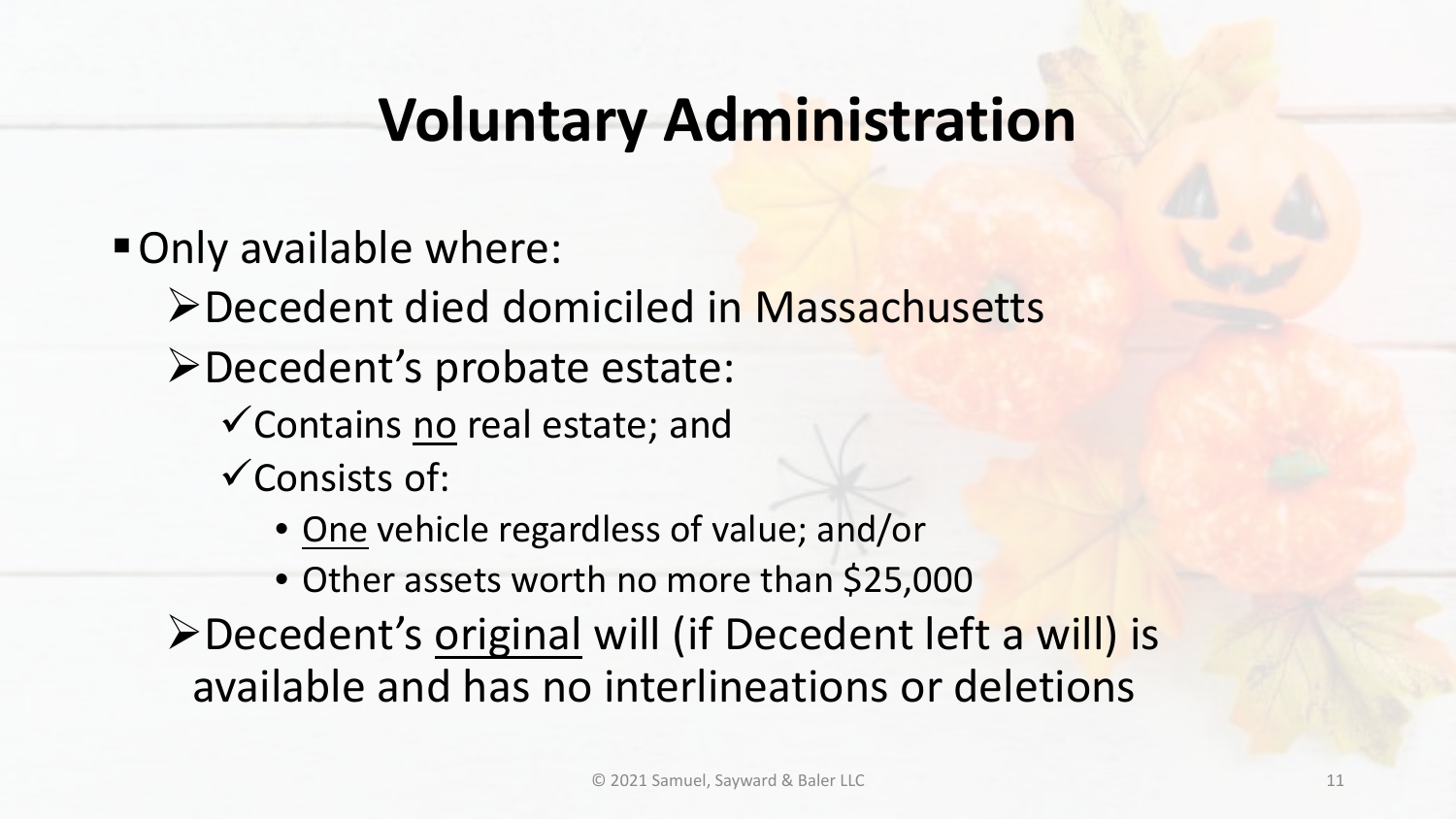## **Informal Probate**

- Quicker and cheaper than formal proceedings Timeline for appointment is typically 6-8 weeks
- **Personal Representative is officially appointed by the Court and** has broad authority to act
- " Creates a presumption of the identity of the heirs-at-law and the validity of the will (if there is one)
- Most useful where:

Heirs-at-law and devisees are known and cooperative; and

Probate assets:

 $\checkmark$  Exceed the limits for Voluntary proceedings; and

 $\checkmark$  Do not include real estate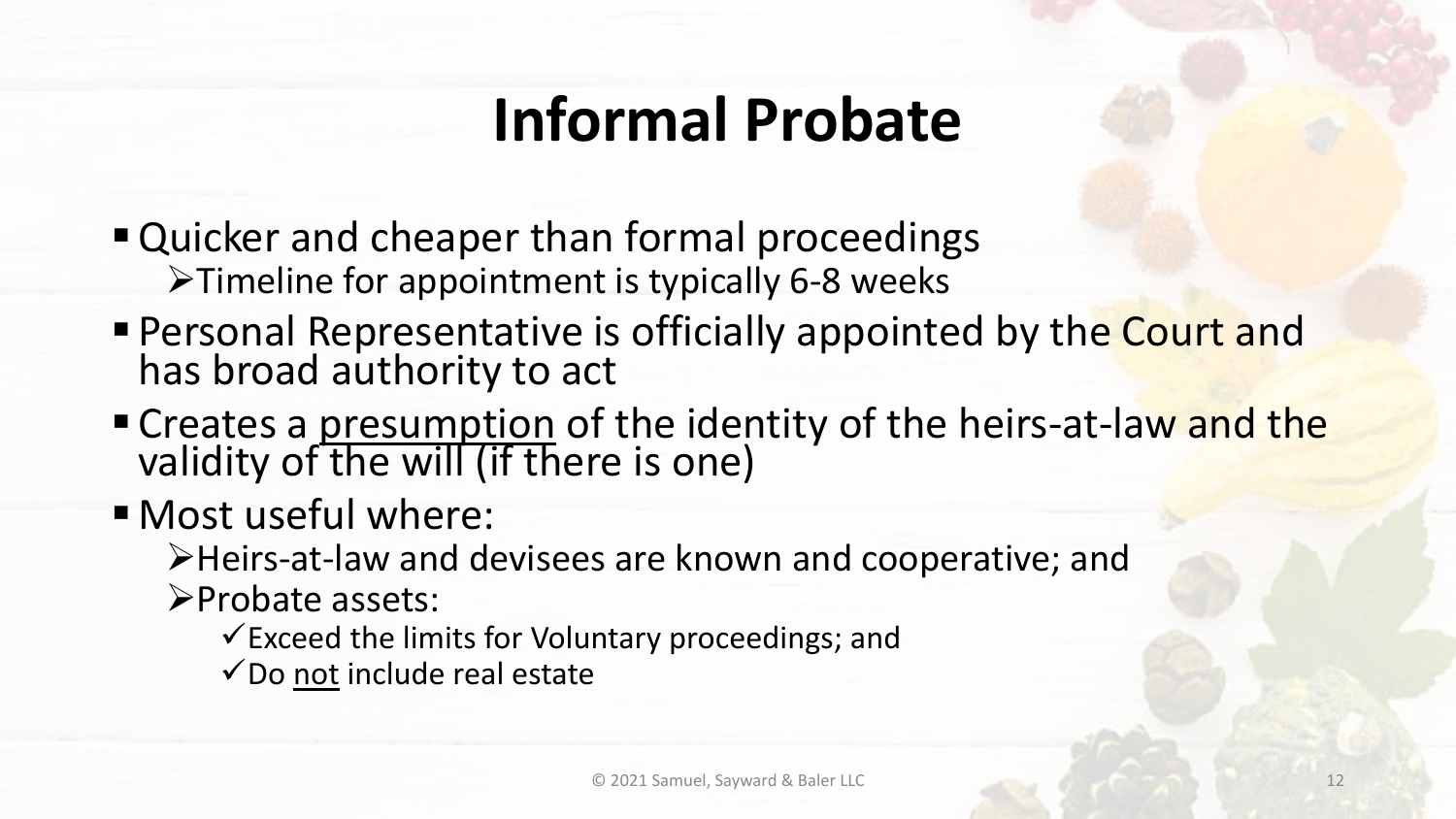## **Informal Probate**

- Only available where:
	- Decedent died:
		- $\checkmark$  Less than 3 years ago\*; and
		- $\checkmark$ Either:
			- Domiciled in Massachusetts; or
			- Owning real estate/personal property located in Massachusetts
	- Decedent's original will (if Decedent left a will) is available and has no interlineations or deletions
	- None of the Decedent's heirs-at-law or devisees are unknown, minors, or incapacitated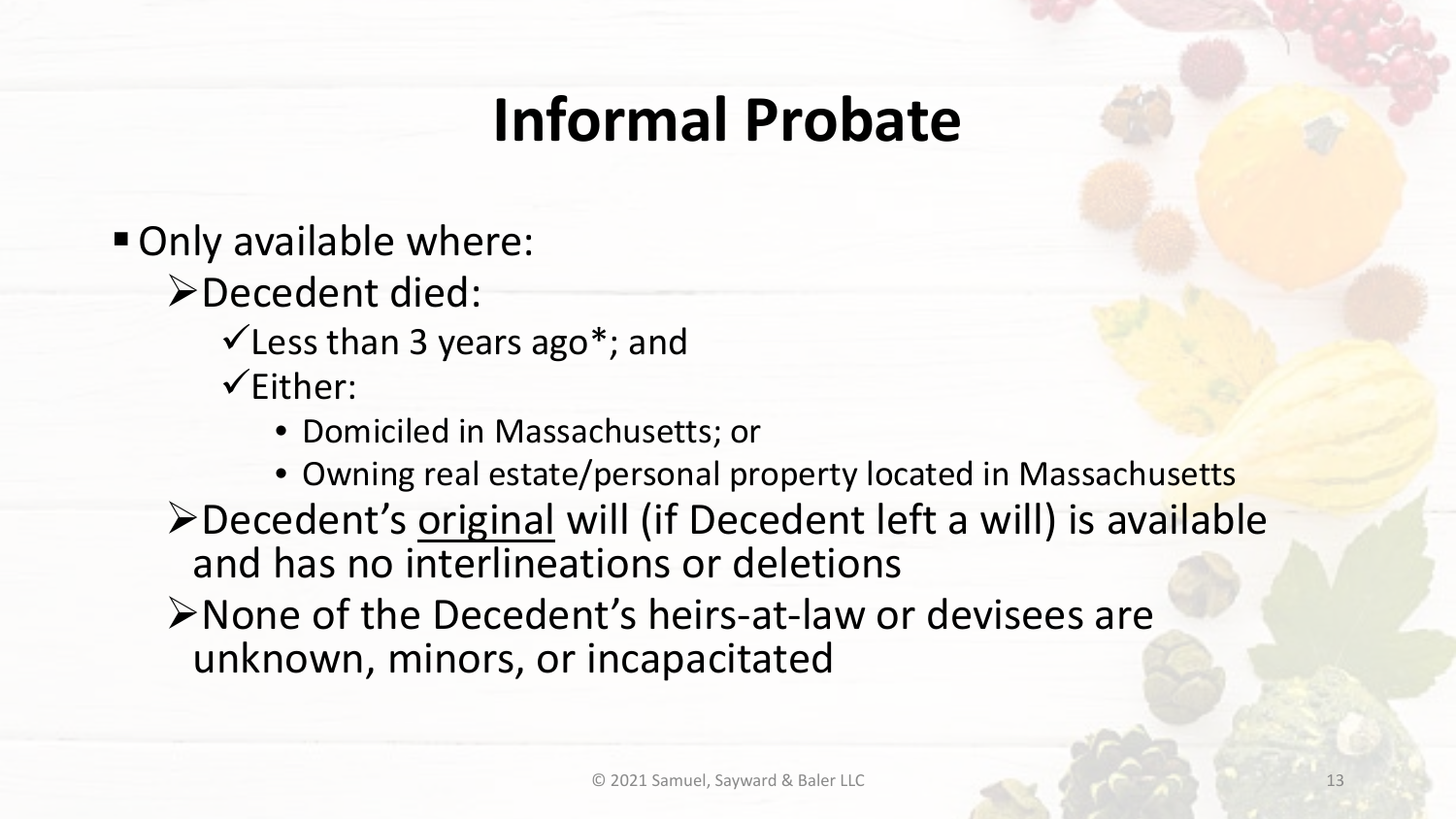## **Formal Probate**

- Most expensive and time consuming form of probate  $\triangleright$  Timeline for appointment is typically at least 8-12 weeks
- **Personal Representative is officially appointed by the Court and** has broad authority to act
- Officially determines the identity of the heirs-at-law and the validity of the will (if there is one)
- Most useful where:
	- One or more heirs-at-law or devisees is/are unknown, a minor, or incapacitated; and/or
	- Probate assets include real estate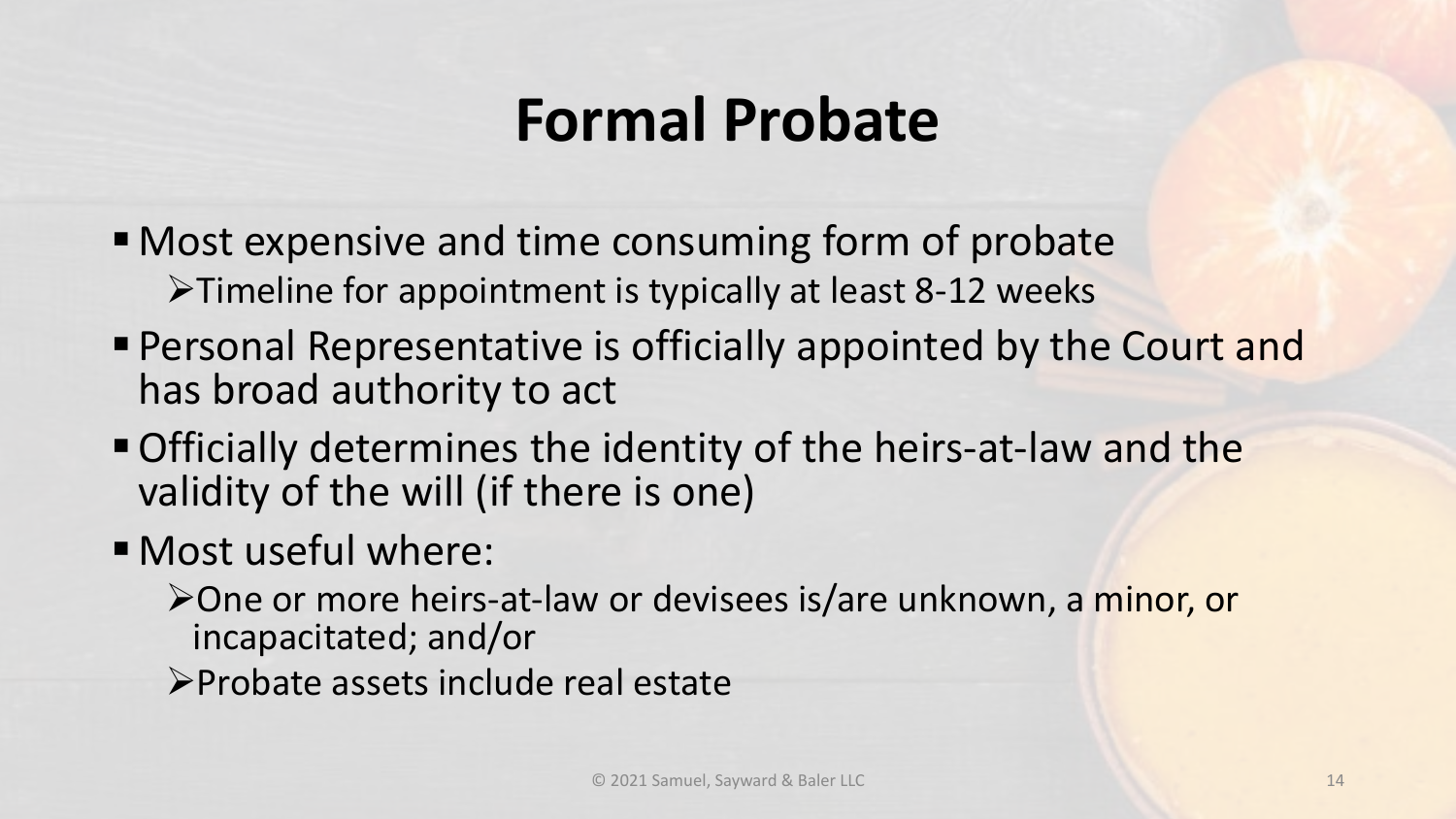## **Formal Probate**

- Available in all instances where informal proceedings are available as well as where:
	- Decedent's original will (if Decedent left a will) is:
		- Unavailable; and/or
		- $\checkmark$  Has interlineations and/or deletions
	- One/more of the Decedent's heirs-at-law or devisees is:
		- Unknown;
		- $\checkmark$ A minor; or
		- $\checkmark$  Incapacitated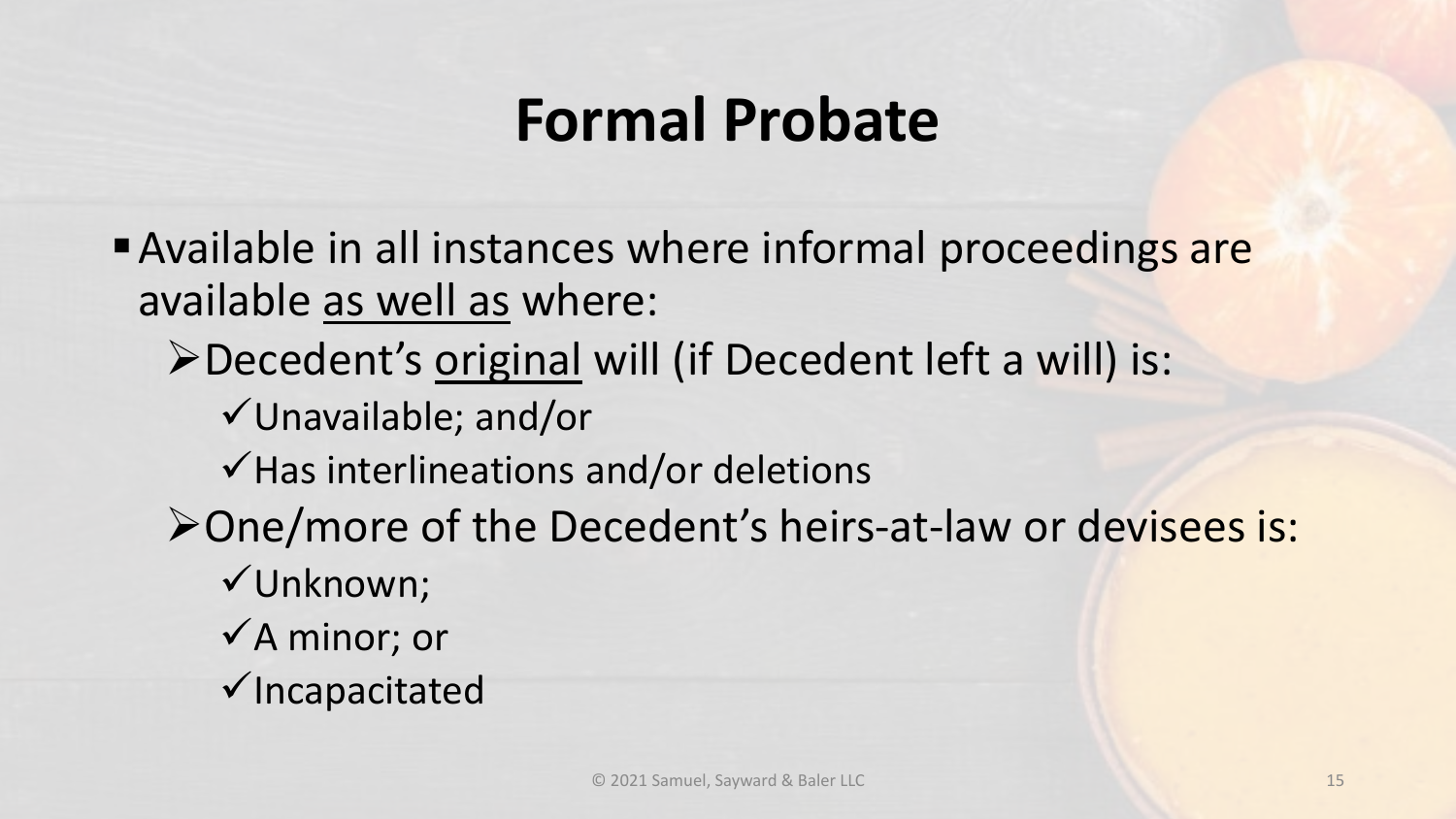### **Late and Limited Formal Probate**

- Similar in time and expense to regular formal proceedings  $\triangleright$  Timeline for appointment is typically 8-12 weeks
- Personal Representative is officially appointed by the Court, but authority is limited to:
	- Paying expenses related to the administration of the estate; and
	- Confirming that title to assets listed on Petition has vested with the heirs-at- law/devisees
- Officially determines the identity of the heirs-at-law and the validity of the will (if there is one)
- Most useful where:
	- The Decedent died more than 3 years ago but on/after March 31, 2012; and
	- **The Decedent's assets exceed the limitations for a Voluntary Administration**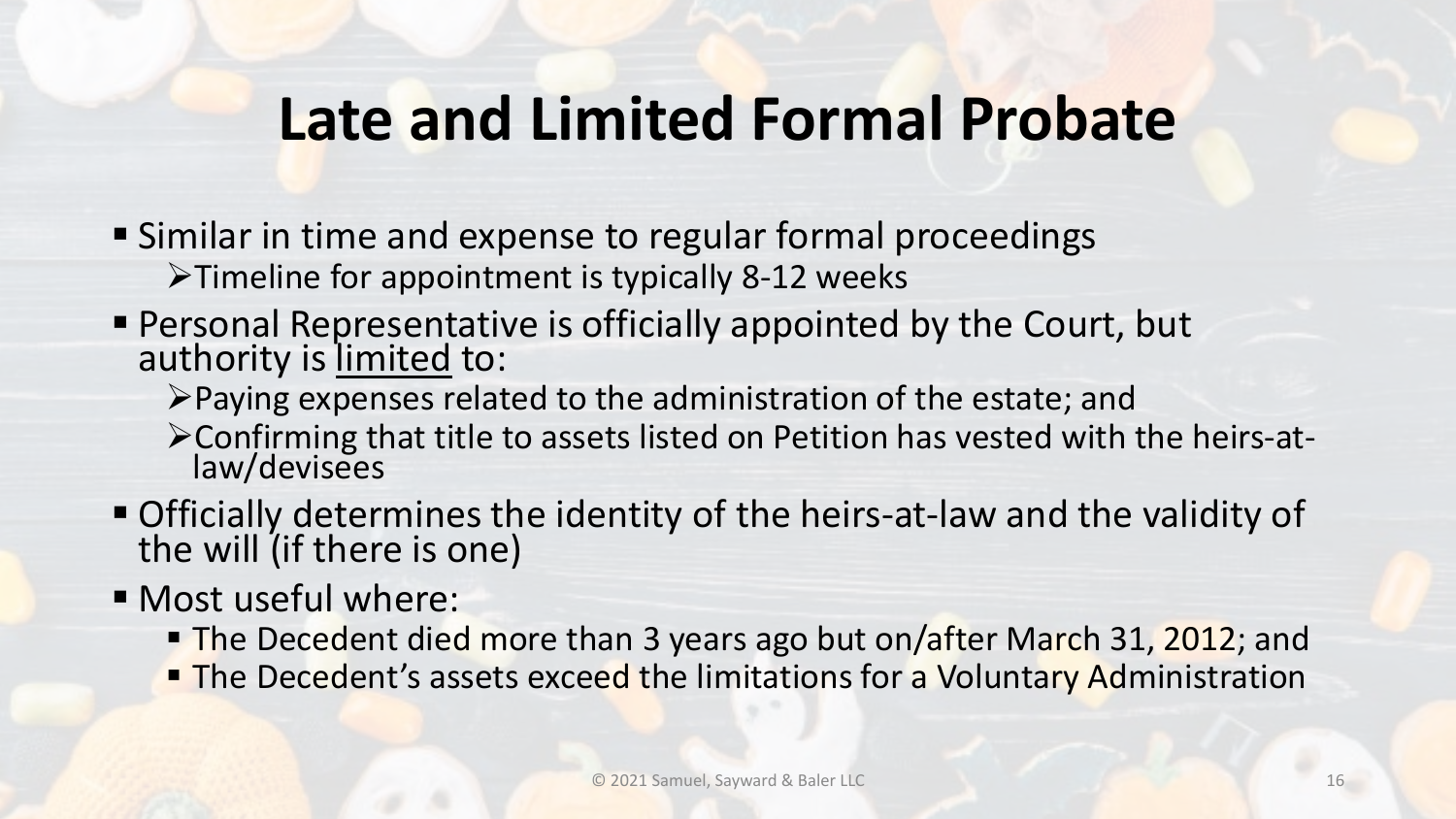### **Late and Limited Formal Probate**

- Only available where:
	- Decedent died:
		- $\checkmark$  More than 3 years ago but on or after March 31, 2012; and
		- $\checkmark$ Either:
			- Domiciled in Massachusetts; or
			- Owning real estate/personal property located in Massachusetts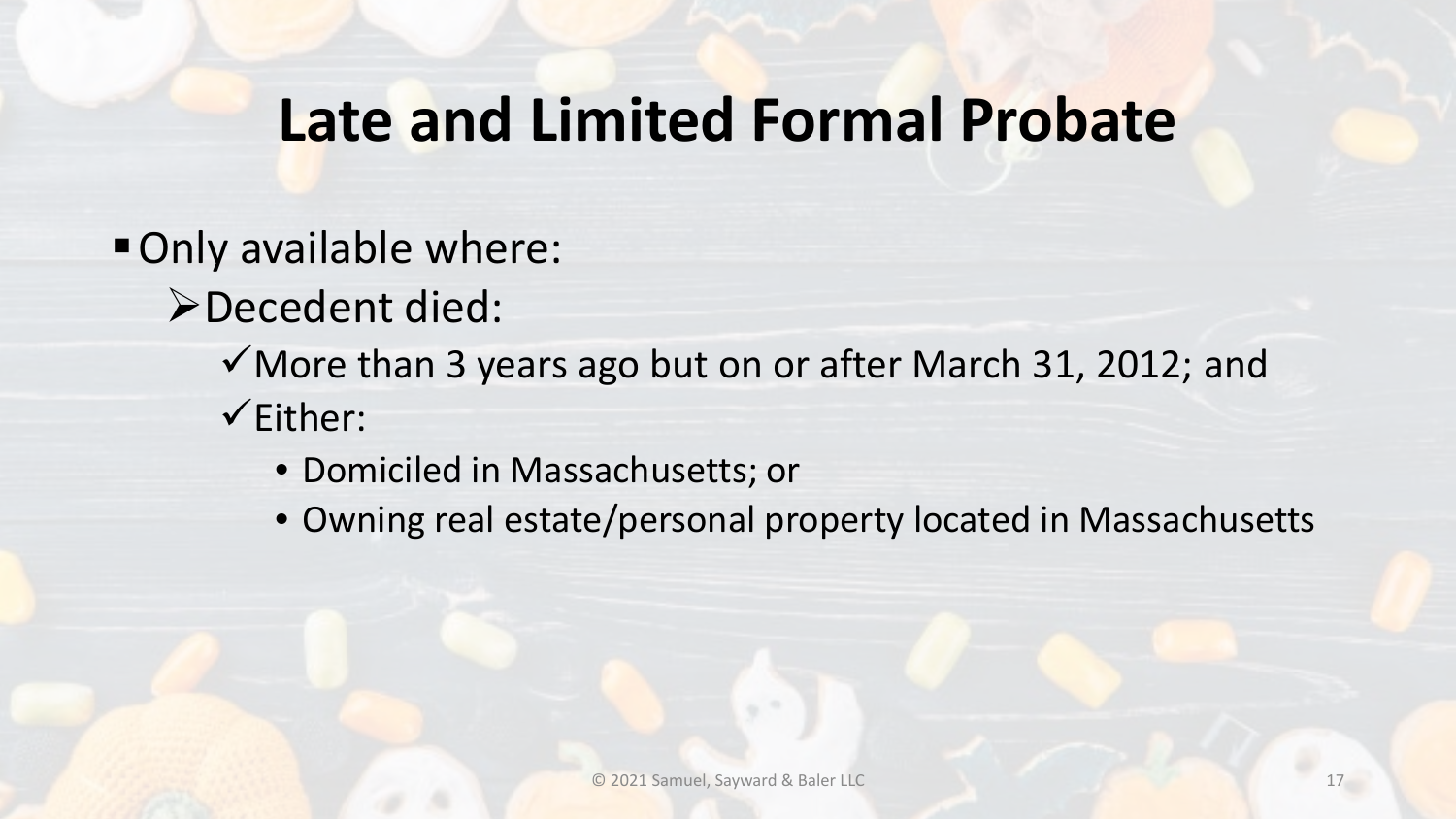## **Winding Down the Probate**

- **Inventory**
- Accounting
- Distributions to Devisees/Heirs-at-law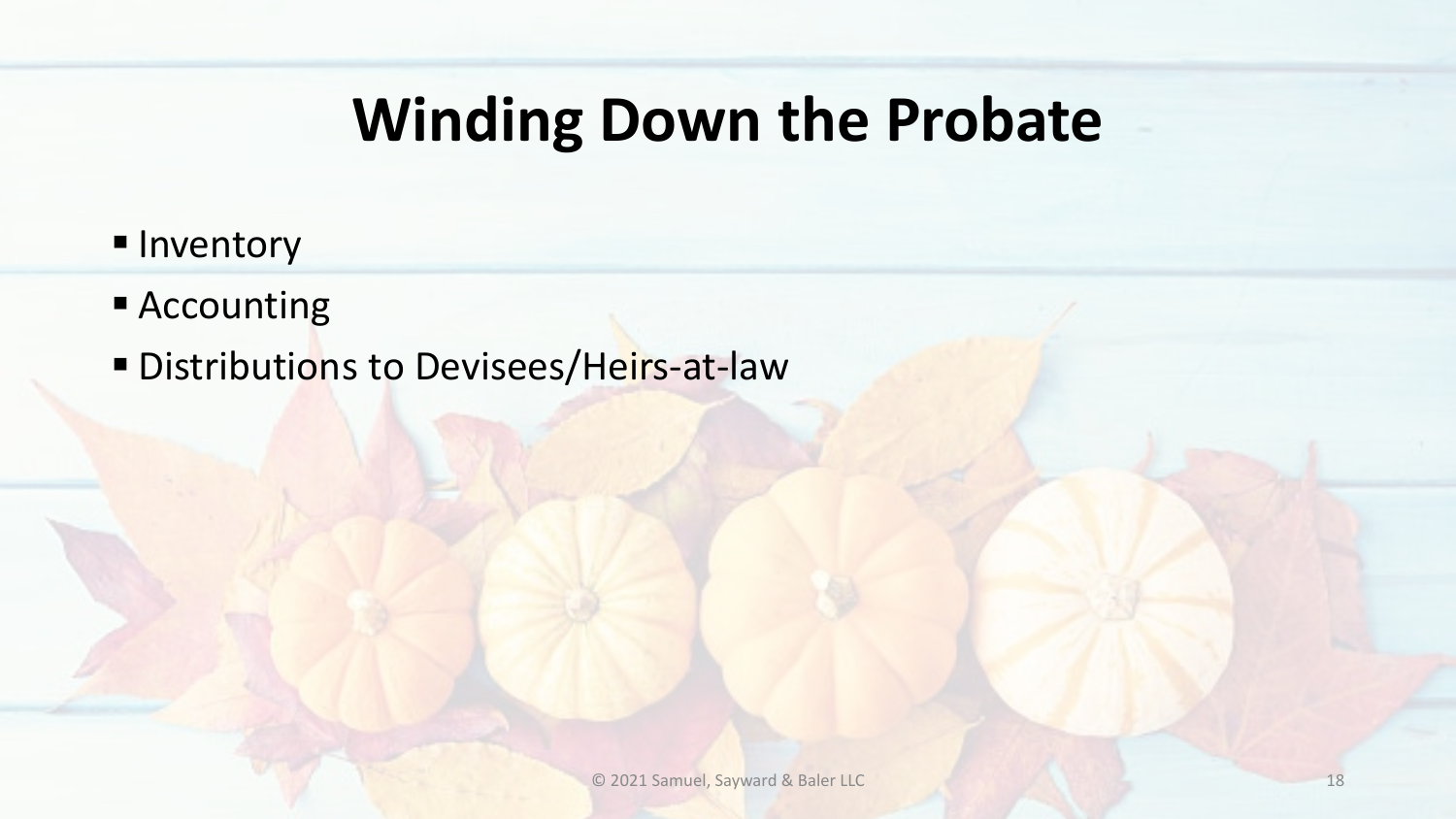### **Probate Avoidance**

- **Why avoid probate? Expense**  $\blacktriangleright$ Time How avoid probate?  $\blacktriangleright$ Trusts **>Joint Owners** Designate Beneficiaries **That being said, probate can be beneficial depending on the** circumstances
	- $\triangleright$  Consult with your attorney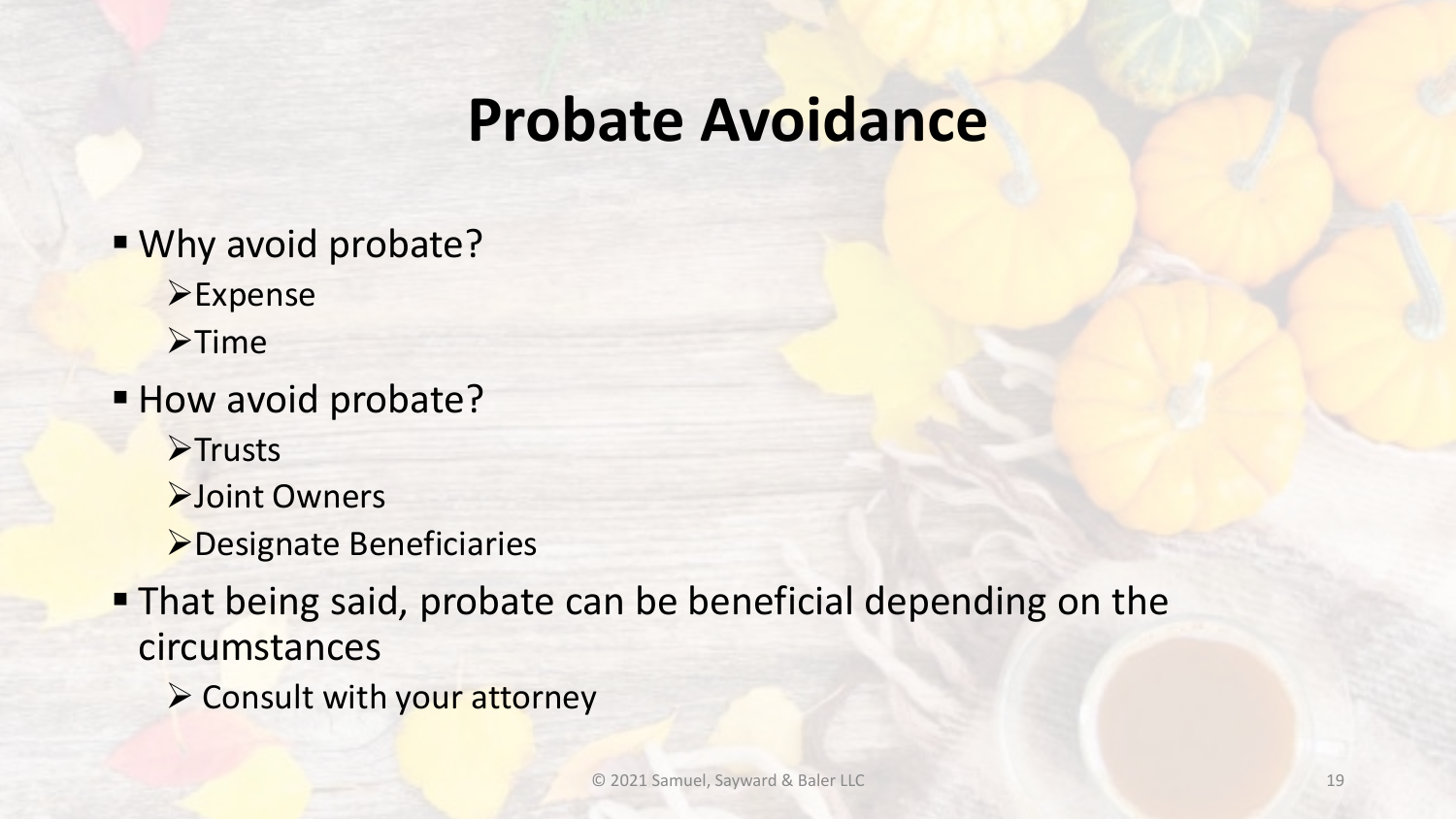## **Samuel, Sayward & Baler LLC Probate Webpage and Questions**

**Samuel, Sayward & Baler LLC Probate Webpage:** 

<https://ssbllc.com/probate/>

 $\triangleright$  Links to articles and charts regarding probate administration

**Questions?** 

*Disclaimer: This presentation is not intended to provide legal advice or create or* imply an attorney-client relationship. The authors and firm do not assume any<br>liability for any loss or damage due to reliance on this material. No information<br>contained herein is a substitute for a personal consultation w